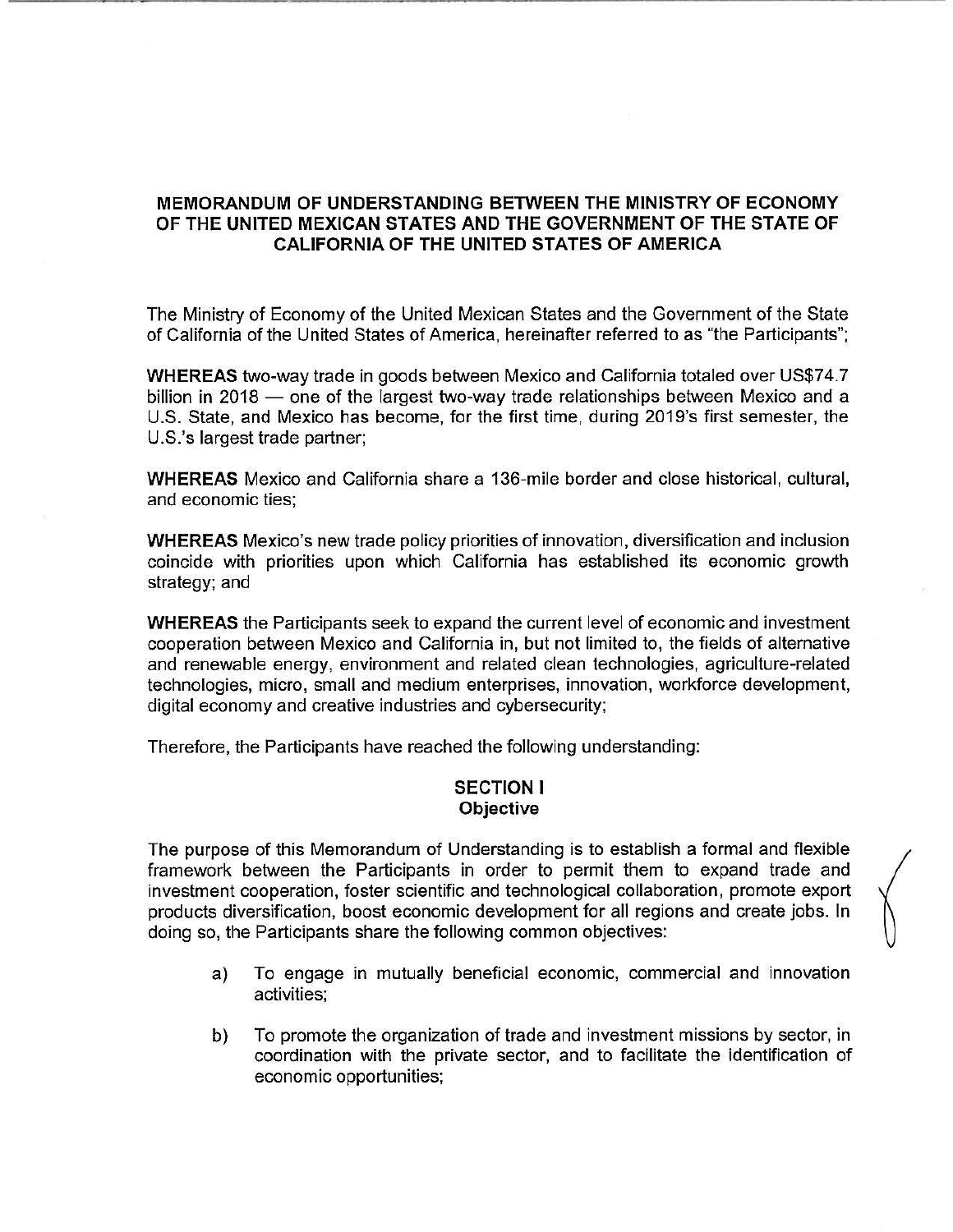- c) To encourage innovation, economic and business development in c) To encourage innovation, economic and business development in technology-related sectors by fostering joint industrial research and technology-related sectors by fostering joint industrial research and development (R&D) activities, enhancing business relationships, and development (R&D) activities, enhancing business relationships, and facilitating collaboration between Mexican and Californian entrepreneurs; facilitating collaboration between Mexican and Californian entrepreneurs;
- d) To share good practices relating to technological innovation;\_ d) To share good practices relating to technological innovation;
- e) To build upon the principles of a mutually beneficial trade and investment To build upon the principles of a mutually beneficial trade and investment relationship recognizing the importance of strengthening the Participants' relationship recognizing the importance of strengthening the Participants' capacity to protect the environment and promote sustainable development capacity to protect the environment and promote sustainable development while remaining vigilant of labor rights. while remaining vigilant of labor rights.

# **SECTION** II SECTION II **Areas of Cooperation**  Areas of Cooperation

The Participants intend to strengthen and facilitate trade and investment cooperation The Participants intend to strengthen and facilitate trade and investment cooperation through initiatives focused particularly on, but not limited to, the following areas of through initiatives focused particularly on, but not limited to, the following areas of cooperation: cooperation:

- a) Creative industries Creative industries
- b) Digital economy and Industry 4.0 b) Digital economy and Industry 4.0
- c) Micro, small and medium enterprises c) Micro, small and medium enterprises
- d) Alternative and Renewable Energy Alternative and Renewable Energy
- e) Environmental Protection and Other Related Clean Technologies e) Environmental Protection and Other Related Clean Technologies
- f) Agriculture and Agricultural Technologies f) Agriculture and Agricultural Technologies
- g) Workforce development g) Workforce development
- h) Infrastructure for cross-border goods movement and trade facilitation h) Infrastructure for cross-border goods movement and trade facilitation

#### **SECTION** Ill SECTION III **Coordination**  Coordination

The Participants respectively designate the General Direction for North American Affairs The Participants respectively designate the General Direction for North American Affairs of the Ministry of Economy and the Governor's Office of Business and Economic of the Ministry of Economy and the Governor's Office of Business and Economic Development to establish a bilateral Working Group to coordinate the creation of an action Development to establish a bilateral Working Group to coordinate the creation of an action plan to implement the objectives of this Memorandum of Understanding. plan to implement the objectives of this Memorandum of Understanding.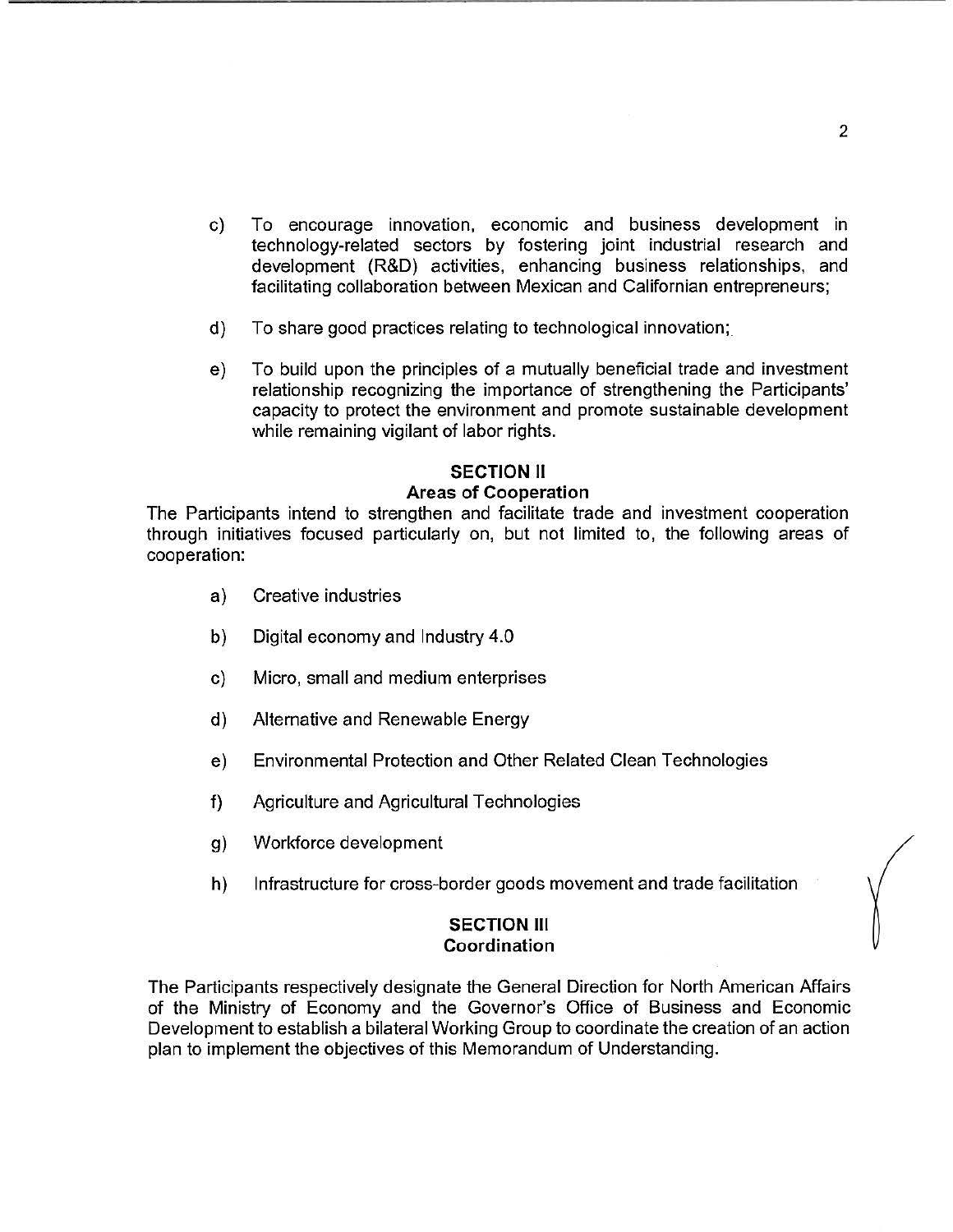The Working Group will meet on a regular, periodic basis in order to follow up on the The Working Group will meet on a regular, periodic basis in order to follow up on the Memorandum of Understanding's implementation. The Ministry of Economy and the Memorandum of Understanding's implementation. The Ministry of Economy and the relevant agencies of the Government of California will be in charge of carrying out the actions within the scope of their competence and may invite other agencies, Chambers of actions within the scope of their competence and may invite other agencies, Chambers of Commerce or Business Associations to participate in initiatives undertaken pursuant to Commerce or Business Associations to participate in initiatives undertaken pursuant to this Memorandum of Understanding. The Working Group must present a mid-term and a final report on the results of the implementation of the action plan. final report on the results of the implementation of the action plan.

#### **SECTION IV**  SECTION IV **Specific Activities**  Specific Activities

Specific activities to achieve the objectives of this Memorandum of Understanding for the Specific activities to achieve the objectives of this Memorandum of Understanding for the key sectors identified in Article II may include: key sectors identified in Article II may include:

- a) Exchanging information on good practices relating to specific projects a) Exchanging information on good practices relating to specific projects regarding the identified areas of cooperation; regarding the identified areas of cooperation;
- b) Organizing at least one trade mission every two years to focus on the b ) Organizing at least one trade mission every two years to focus on the exchange of information about options of trade and investment, the exchange of information about options of trade and investment, the development of commercial contacts and the exploration of areas for development of commercial contacts and the exploration of areas for potential cooperation; potential cooperation;
- c) Providing information to companies, including small and medium-sized C) Providing information to companies, including small and medium-sized enterprises (SMEs), in order to facilitate trade and investment opportunities, enterprises (SMEs), in order to facilitate trade and investment opportunities, and providing relevant connections to the extent it is reasonably possible to and providing relevant connections to the extent it is reasonably possible to do so; do so;
- d) Fostering collaboration between the Participants' universities, organizations, d) Fostering collaboration between the Participants' universities, organizations, research centers, California's iHubs, and companies to develop science and research centers, California's iHubs, and companies to develop science and technology programs that allows for concrete business development; technology programs that allows for concrete business development
- e) Undertaking exchanges between entrepreneurs and innovators in order to e) Undertaking exchanges between entrepreneurs and innovators in order to share good practices and success stories from Silicon Valley and other share good practices and success stories from Silicon Valley and other innovation centers in California; innovation centers in California;
- f) Establishing links with the Mexican Association of Economic Development f) Establishing links with the Mexican Association of Economic Development Secretaries (Asociación Mexicana de Secretarios de Desarrollo Económico, AMSDE) and California counterparts to identify areas for collaboration at the AMSDE) and California counterparts to identify areas for collaboration at the local level, particularly in the California-Baja California border region; local level, particularly in the California-Baja California border region;
- g) Identifying collaboration projects pertaining to border infrastructure in order g) Identifying collaboration projects pertaining to border infrastructure in order to establish cooperation pilot programs on this subject; to establish cooperation pilot programs on this subject;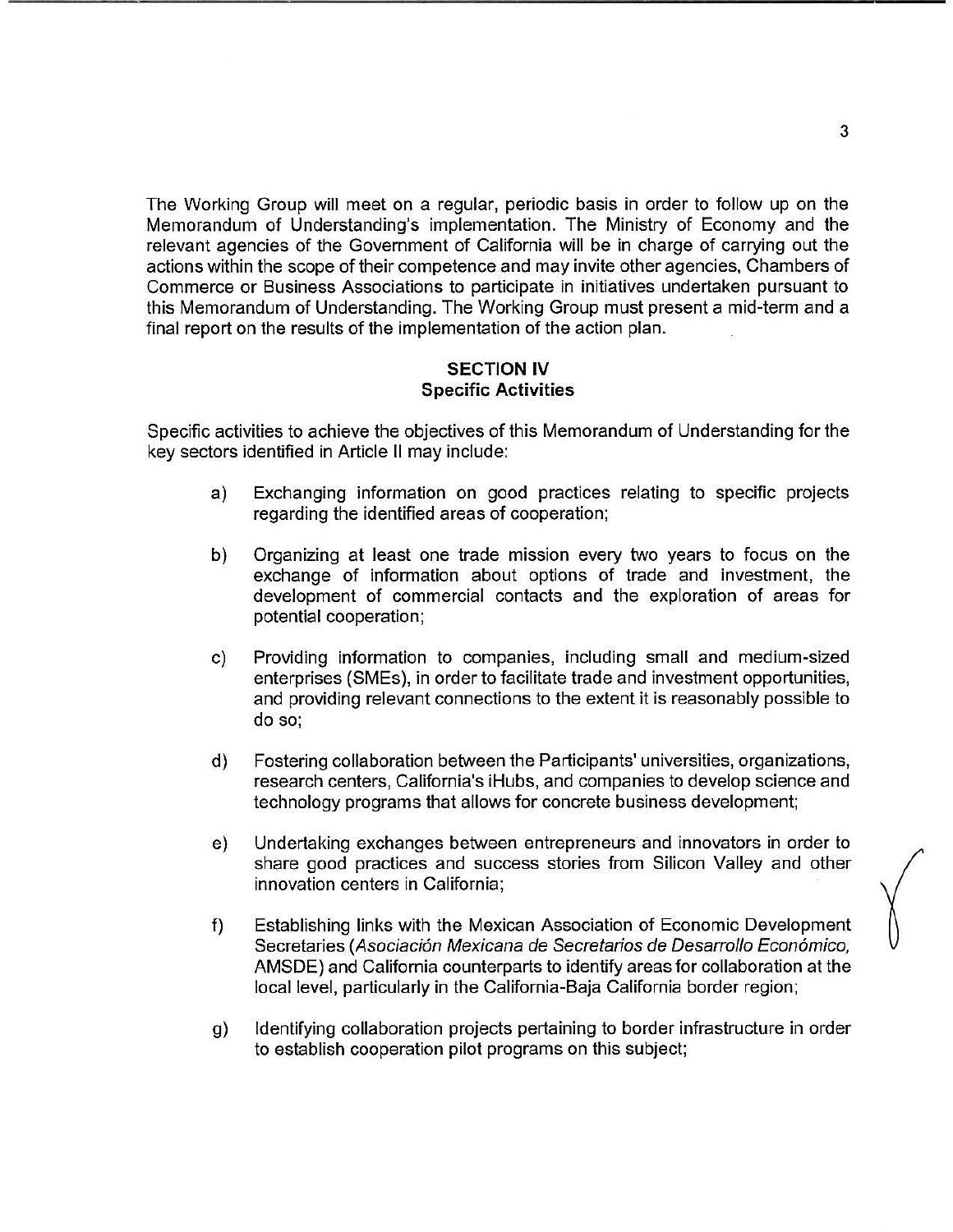#### **SECTION V**  SECTION V **Points of Contact**  Points of Contact

The General Direction for North American Affairs of the Ministry of Economy and the The General Direction for North American Affairs of the Ministry of Economy and the Governor's Office of Business and Economic Development will also serve as the Governor's Office of Business and Economic Development will also serve as the respective contact points for communication and information exchange, as well as any respective contact points for communication and information exchange, as well as any notice required to be submitted under this Memorandum of Understanding. notice required to be submitted under this Memorandum of Understanding.

#### **SECTION VI**  SECTION VI **Availability of Personnel and Resources**  Availability of Personnel and Resources

This Memorandum of Understanding, once in effect upon signature, does not create any This Memorandum of Understanding, once in effect upon signature, does not create any legally binding rights or obligations for either Participant. legally binding rights or obligations for either Participant.

This Memorandum of Understanding does not involve the exchange of funds, nor does it This Memorandum of Understanding does not involve the exchange of funds, nor does it represent any obligation of funds by either Participant. All costs that may arise from represent any obligation of funds by either Participant. All costs that may arise from activities covered by, mentioned in, or pursuant to this Memorandum of Understanding activities covered by, mentioned in, or pursuant to this Memorandum of Understanding will be assumed by the Participant who incurs them, unless otherwise stipulated and will be assumed by the Participant who incurs them, unless otherwise stipulated and decided pursuant to a future written arrangement. All activities undertaken pursuant to this decided pursuant to a future written arrangement. All activities undertaken pursuant to this Memorandum of Understanding are subject to the availability of funds, personnel and Memorandum of Understanding are subject to the availability of funds, personnel and other resources of each Participant. other resources of each Participant.

The personnel designated by the Participants for the execution of this Memorandum of The personnel designated by the Participants for the execution of this Memorandum of Understanding will work under the orders and responsibility of the organization or Understanding will work under the orders and responsibility of the organization or institution to which they belong, at all times maintaining their employment relationship with institution to which they belong, at all times maintaining their employment relationship with that organization or institution. Their work will not create an employer-employee that organization or institution. Their work will not create an employer-employee relationship with any other organization or institution, so in no case will that other relationship with any other organization or institution, so in no case will that other organization or institution be considered as a substitute or joint employer of the designated organization or institution be considered as a substitute or joint employer of the designated personnel. personnel.

# **SECTION VII**  SECTION VII **Compliance with Applicable Laws**  Compliance with Applicable Laws

All activities undertaken pursuant to this Memorandum of Understanding, and all All activities undertaken pursuant to this Memorandum of Understanding, and all personnel designated by the Participants for the execution of those activities undertaken personnel designated by the Participants for the execution of those activities undertaken pursuant to this Memorandum of Understanding are subject to the applicable laws of the pursuant to this Memorandum of Understanding are subject to the applicable laws of the receiving country. Such personnel, if visiting the other Participant to participate in an receiving country. Such personnel, if visiting the other Participant to participate in an activity pursuant to this Memorandum of Understanding, will not engage in any activity activity pursuant to this Memorandum of Understanding, will not engage in any activity detrimental to this Memorandum of Understanding. detrimental to this Memorandum of Understanding.

 $\sqrt{ }$